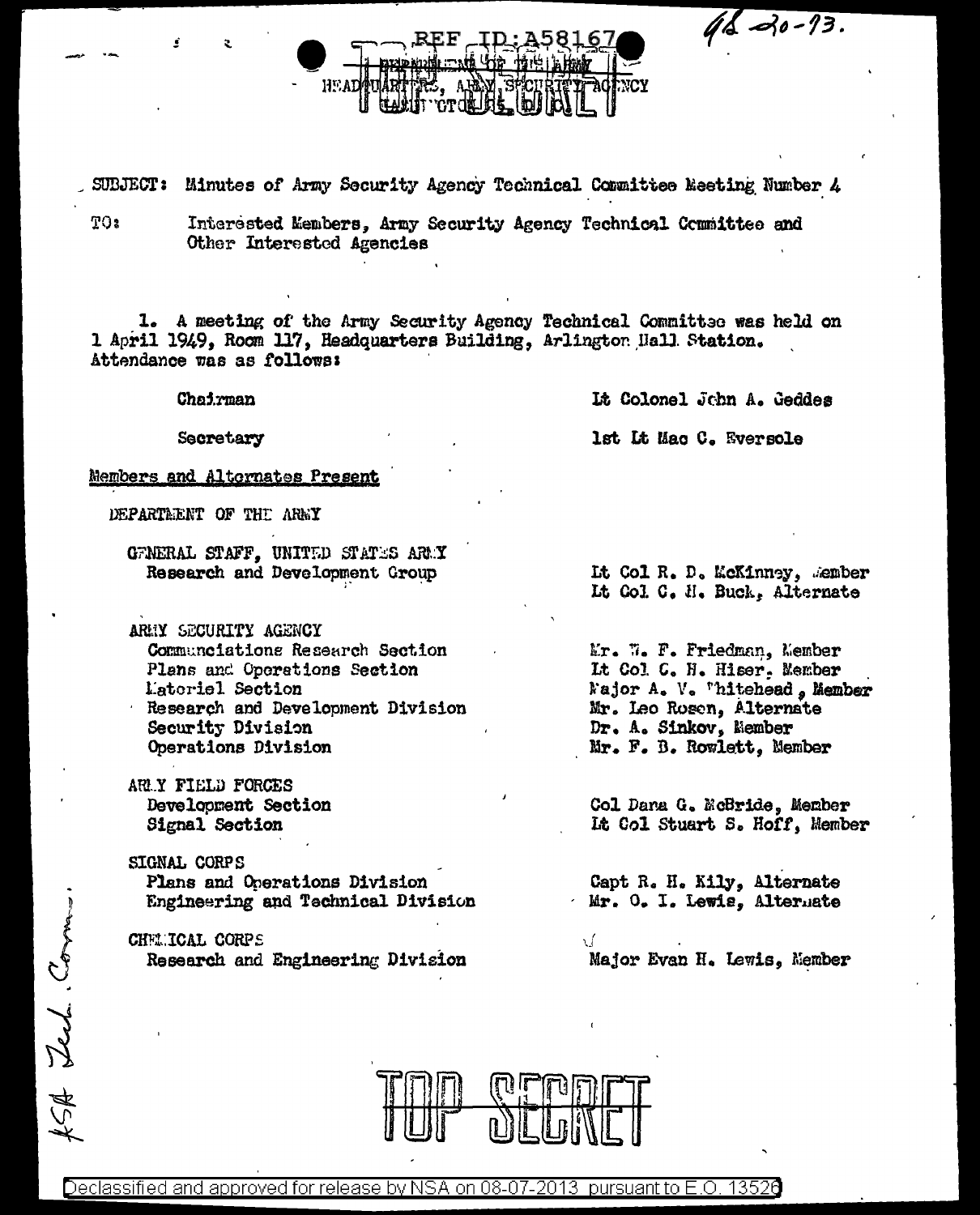DEPARTLENT OF THE AIR FORCE Headquarters, United States Air Force

# Observers Bresent

DEPARTMENT OF THE ARMY

ARMY SECURITY AGENCY Research and Development Division

Mr. John A. Tasker Mr. C. C. Wright Mr. R. C. Hix

n E. Morrison, Member

8167

DEPARTMENT OF THE NAVY

**Naval Communications** 

Mr. Robert E. Miller

Projects.

2. The Subcommittee Memorandum Reports listed below were recommended for approval by the Arry Security Agency Technical Committee. Recommendations contained in these reports have been approved for the Chief, Army Security Agency by the Chairman, Army Security Agency Technical Committee and for the Secretary of the Army by a designated representative of the Director of Logistics, General Staff, United States Army.

| ITEM | EQUITERNIT OR PROJECT                                                          | <b>ACTION</b>                                                                                                                                  |
|------|--------------------------------------------------------------------------------|------------------------------------------------------------------------------------------------------------------------------------------------|
| 23   | Review of Cryptologic Research and<br>Development Projects                     | Approval of continuation<br>of established cryptologic<br>research and development<br>projects.                                                |
| 25   | Review of Intercept and D/F Research<br>and Development Projects               | Approval of continuation<br>and priority change of<br>established Intercept<br>and Direction Finding,<br>Research and Development<br>Projects. |
| 27   | Review of Cryptographic Research<br>and Development Projects                   | Approval of continuation.<br>cancellation and completion<br>of approved cryptographic<br>Research and Development<br>Projects.                 |
| 22   | Review of Ciphony, Cifax, and<br>Civision Research and Development<br>Projects | Aproval of continuation<br>and completion of approved<br>ciphony, cifax and civision<br>Research and Development                               |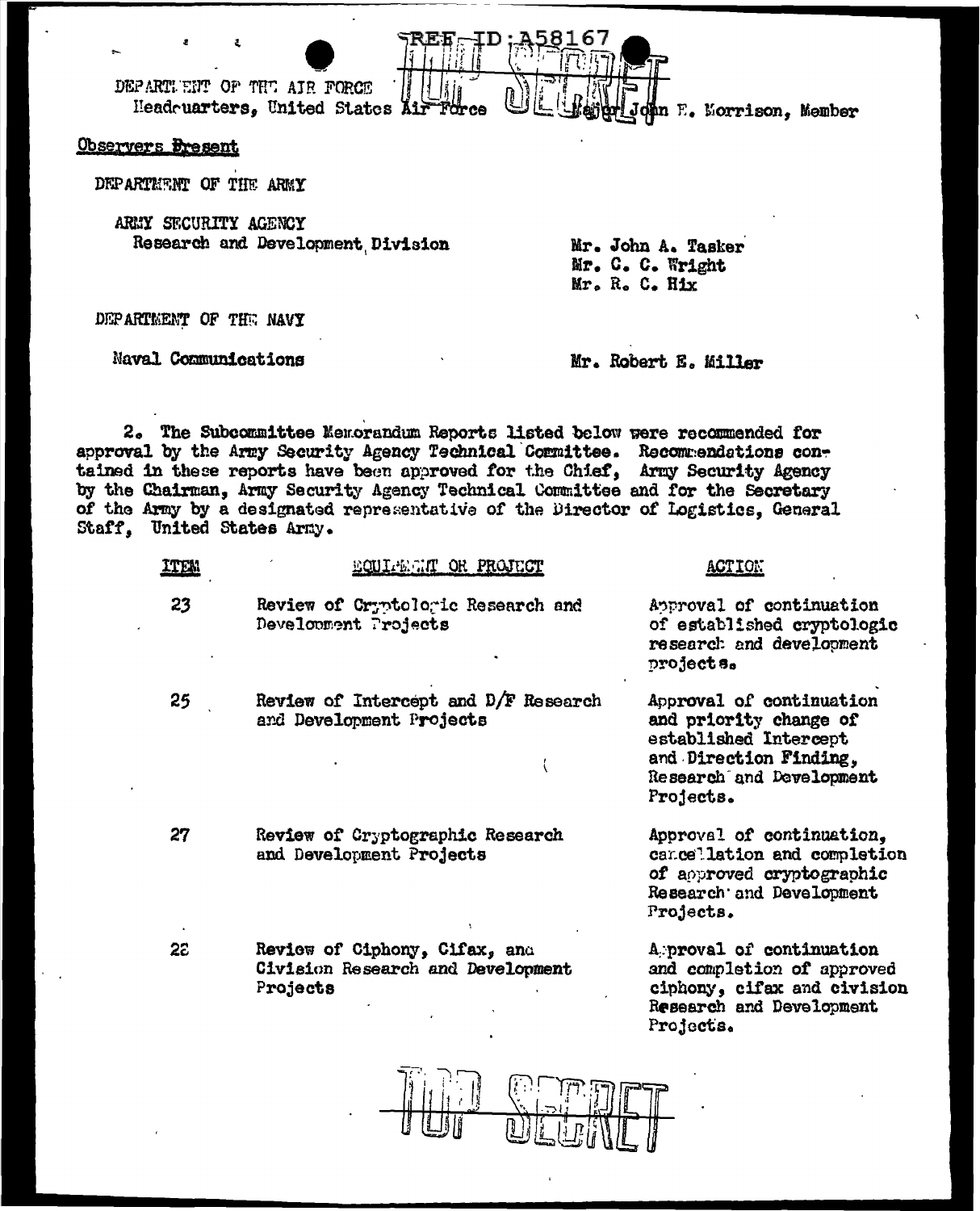3. The following Memorandums for the Record at the Army Security Agency Technical Committee were approved for inclusion in the records of the Committee.

#### **SUBJECT:**

## <u>DATE</u>

14 March 1949

Review of Research and Development Service Projects

Ciphony Equipment. ASAY 6 29 March 1949

Memorandum for the Record of the Army Security Agency Technical Committee. Subject: Establishment of Department of the Army Project #1-29-48-011. Cycle

Analyzer. ASAF 30 as a Service Project. dated 23 March 1949. was amended and approved for inclusion in the records of the Committee as amended. Amendments are reflected in the Memorandum attached hereto.

4. The following items are included as a matter of interest:

a. Basic research is being conducted on the ASAM 8 and the ASAM 11 under Project #1-29-40-001 whic appears on Subcoanittee Report r27 attached hereto.

b. Projects  $\#1-29-20-003$  and  $\#1-29-22-001$  which arear on Subcommittee  $\pm$ Report #28 attached hereto are complete excent for completion reports which are required before the projects may be terminated as complete.

5. There being no further business to come before the Committee it adjourned to meet at the call of the Chairman.

ohn a. Geddes

JOHN A. GEDDES It Colonel. Signal Corps Chairman. ASATC

McC. C. Ciersole MAC C EVERSO

1st It., Signal Corps Secretary, ASATC

- 11 Incls
	- 1. Subcom Rpt  $#23$ 
		- 2. Ltr approval  $#23$
		- $3.$  Subcom Rpt  $#25$
		- $4.$  Itr approval  $#25$ .
		- 5. Subcom Rpt  $#27$
		- $6.$  Ltr approval  $#27$
		- 7. Subcom Rpt #23
		- $z<sub>a</sub>$  litr approval  $\pi$ 23
		- 9. Memo for Record dtd 14 Mar 49
	- 10. Nemo for Record dtd  $25$  har  $45$
	- 11. Leno for Record dtd 29 her 49

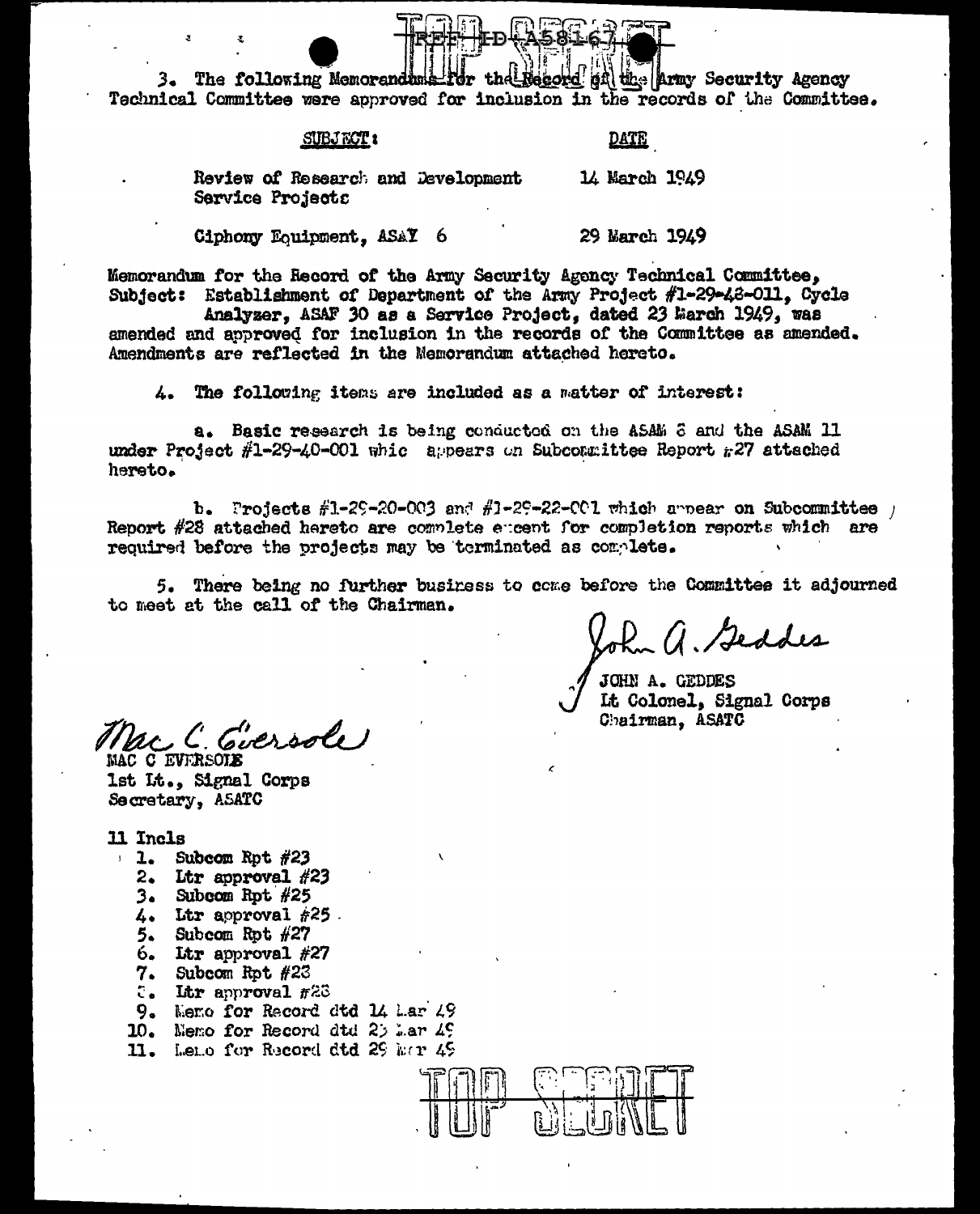**REF ID: A58167** 

## DEPARTMENT OF THE ARMY HEADQUARTERS ARMY SECURITY AGENCY WASHINGTON 25, D.C.

2 March 1949

# SUBCOMMITTEE REPORT NO. 23

MEMORANDUM FOR THE ARMY SECURITY AGENCY TECHNICAL COMMITTEE

SUBJECT: Review of Cryptologic Research and Development Projects

1. REFERENCES:

a. IRS dated 16 February 1949 from Secretary, ASATC to Chairman, Cryptologic Subcommittee, subject: Review of Research and Development Projects.

b. War Department Circular #126, subject: Research and Development, and Classification of Materiel, Section III, Paragraph 13, dated 17 May 1947.

2. DISCUBSION:

a. Agencies Concerned:

(1) Directing Agency: Army Security Agency

(2) Other interested agencies: USAF, Navy

b. Purpose:

To insure conformity with the Department of the Army Research and Development Program, to eliminate duplicating and unproductive activities, to insure records on all projects are kept current, and to insure prompt action on all completed prejects.

3. RECOMMENDATIONS:

The Subcommittee recommends that:

a. The following projects be continued and the assigned priorities remain the same as indicated:

RESTRICTED

| <b>DA Project Number</b> | <b>Title</b>                                       | Priority<br>1-B |
|--------------------------|----------------------------------------------------|-----------------|
| 29-66-002                | Miniature Counter                                  |                 |
| 29-66-028                | Development of High Speed Tele-<br>type Tape Punch | 1.C             |
| 29-95-063                | Battery Replacement for 48<br><b>Volt Supply</b>   | 1-B             |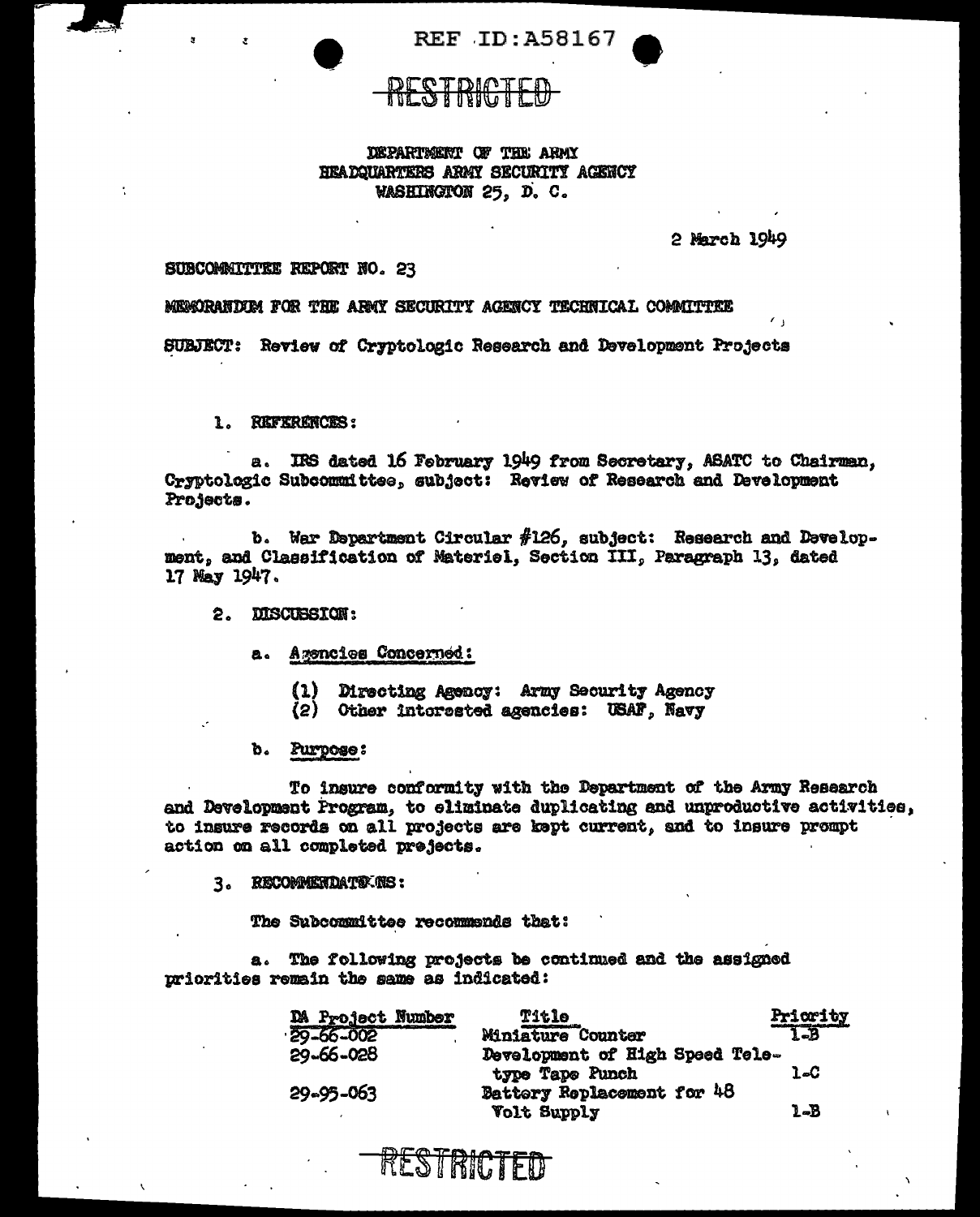

5. COORDINATION: None

Jume

RESTRICTED

**REF ID: A58167** 

TEO ROSEN<br>Chairman, Cryptologic<br>Subcommittee, ASATC

# **RICTED** REST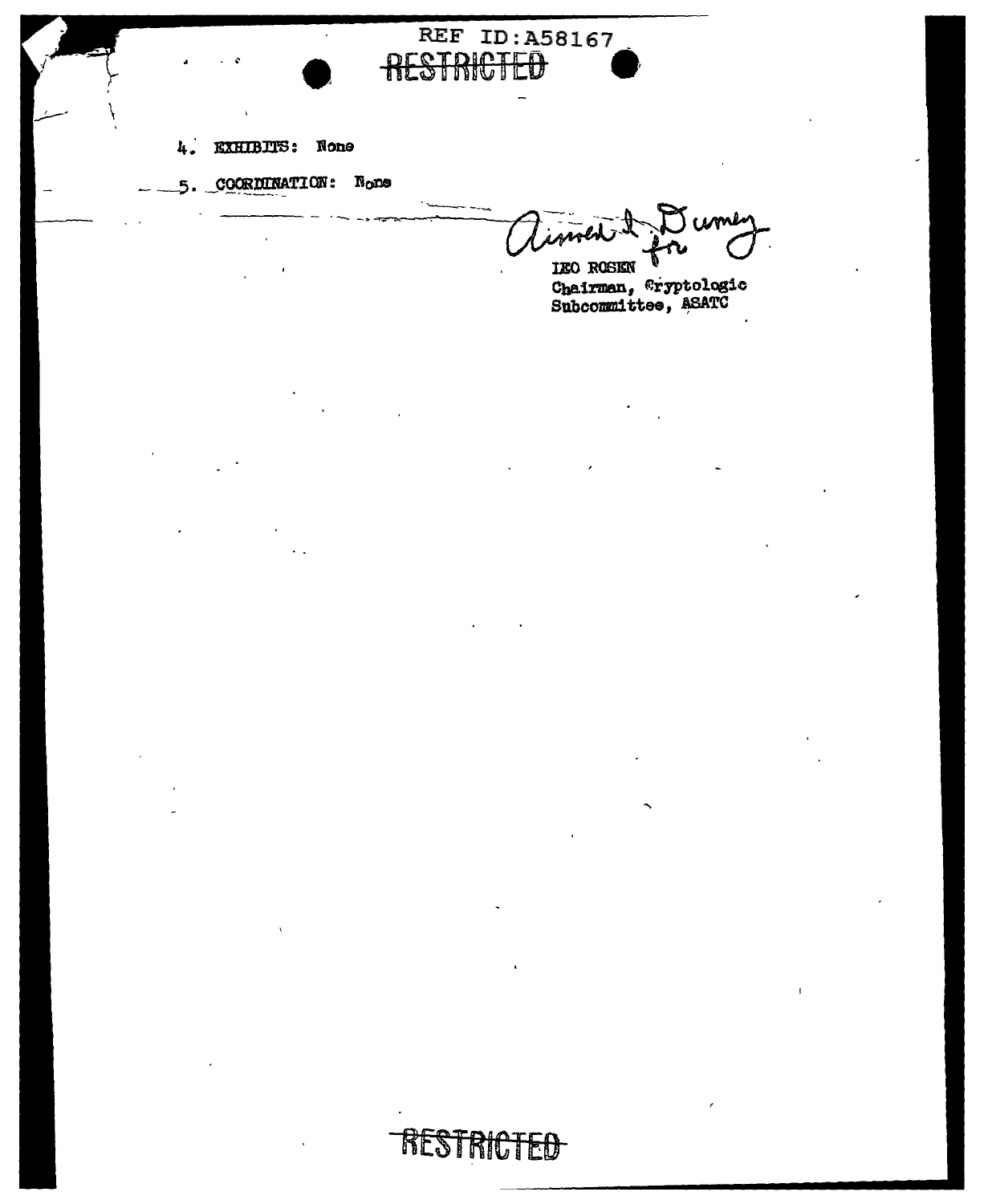**REF ID: A58167** 

DEPARTMENT OF THE ARMY HEADQUARTERS, ARMY SECURITY AGENCY WASHINGTON 25, D. C.

1 April 1949

**CSGAS-20** 

SUBJECT: Anproval of ASATC Subcommittee Report No. 23

TO:

Interested Members of Army Security Agency Technical Committee and Other Interested Agencies

1. Subcommittee Report No. 23, dated 2 March, Subject: Review of Cryptologic Research and Development Projects, having been presented by Mr. Leo Rosen, CSGAS-70, at Army Security Agency Technical Committee meeting Number 4 above date was recommended for approval. This recommendation was concurred in by all nembers present. a listing of whom is included in the minutes of the meeting.

2. The recommendations contained in subject report are hereby approved.

FOR THE CHIEF, ARMY SECURITY AGENCY:

of a. Geodes

JOHN A. GEDDES Lt. Colonel. Signal Corps Chairman. At ATC

C. Eversol

MAC C. HVERSOLE 1st Lt., Signal Corps Secretary, ASATC

RALPH D. LICKINNEY

Lt. Colonel, GSC R&D Group, Logistics Div, GSUSA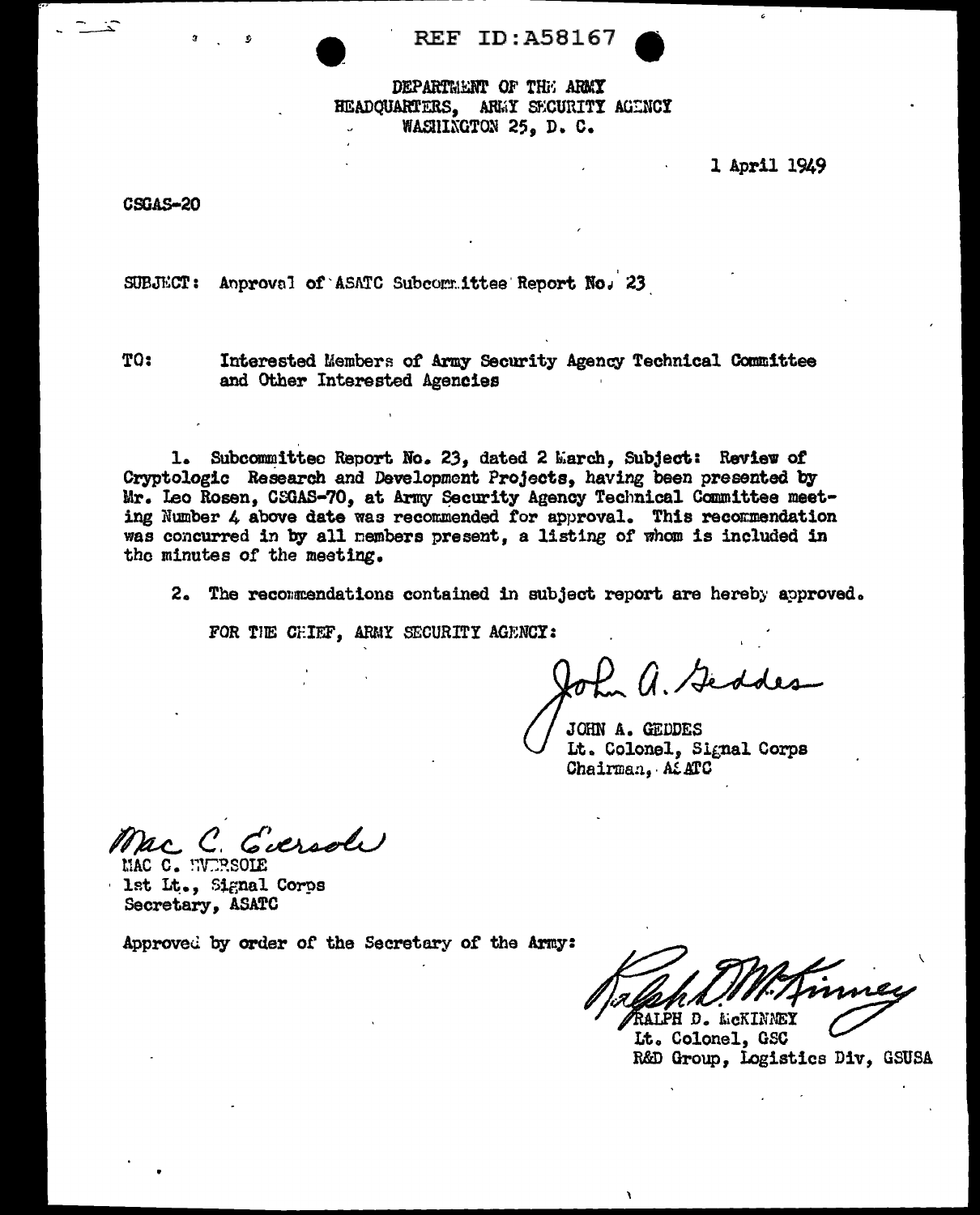فتستعيد



CSGAS-73

SUBCOMMITTEE REPORT #25

MEMORIADUM FOR THE ARMY SECURITY AGENCY TECHNICAL COMMITTEE

SUBJECT: Review of Intercept and D/F Research and Development Projects

1. REFERENCES:

a. IRS dated 16 February 1949 from Secretary ASATC, to Chairman, Intercept and Direction Finding Subcommittee, subject: Review of Research and Development Projects.

HEADQUARTERS, ARMY SECURITY AGENCY

WASHINGTON 25, D. C.

24 February 1949

b. Extract from IRS dated 25 November 1g47 from AS-24, to AS-70, subject: JAN Reporting System for Research and Development Activities, AS-71 file number 37.6, RDB General Correspondence.

c. War Department Circular 126, Research and Development, and Classification of Material, Section III Paragraph 13.

d. War Department Circular 71, Section VI, dated 18 March 1947.

2. DISCUSSION:

a. Agencies Concerned

(1) Directing Agency: Army Security Agency

(2) Other Interested Agencies: Navy, USAF, Signal Corps

b. Purpose

To insure conformity with the Department of the Army Kesearch and Development Program, to eliminate duplicating and unproductive activities, to insure records on all projects are kept current, and to insure prompt action on all completed projects.

3. RECOMMENDATIONS:

The Subcommittee recommends that:

a. The following projects be continued and the assigned priorities remain the same as indicated.

| DA Project No.  | Title                                | Priority |
|-----------------|--------------------------------------|----------|
| $29 - 32 - 003$ | Impulse Recorder Reporducer, ASAN 10 | 1-C      |
| 59-32-004       | Interim Precision Recorder, ASAN 11  | $1 - C$  |
| 29-32-005       | Special Oscilloscopes                | $2 - B$  |
| $29 - 32 - 006$ | High Precision Recorder Reporducer,  |          |
|                 | ASAN 9                               | 1-C      |
| 29-32-007       | Antenna Matching Transformer         | $2 - B$  |
| 29-32-010       | Tape Feed-Out Counter, ASAN &        | 1-C      |
|                 |                                      |          |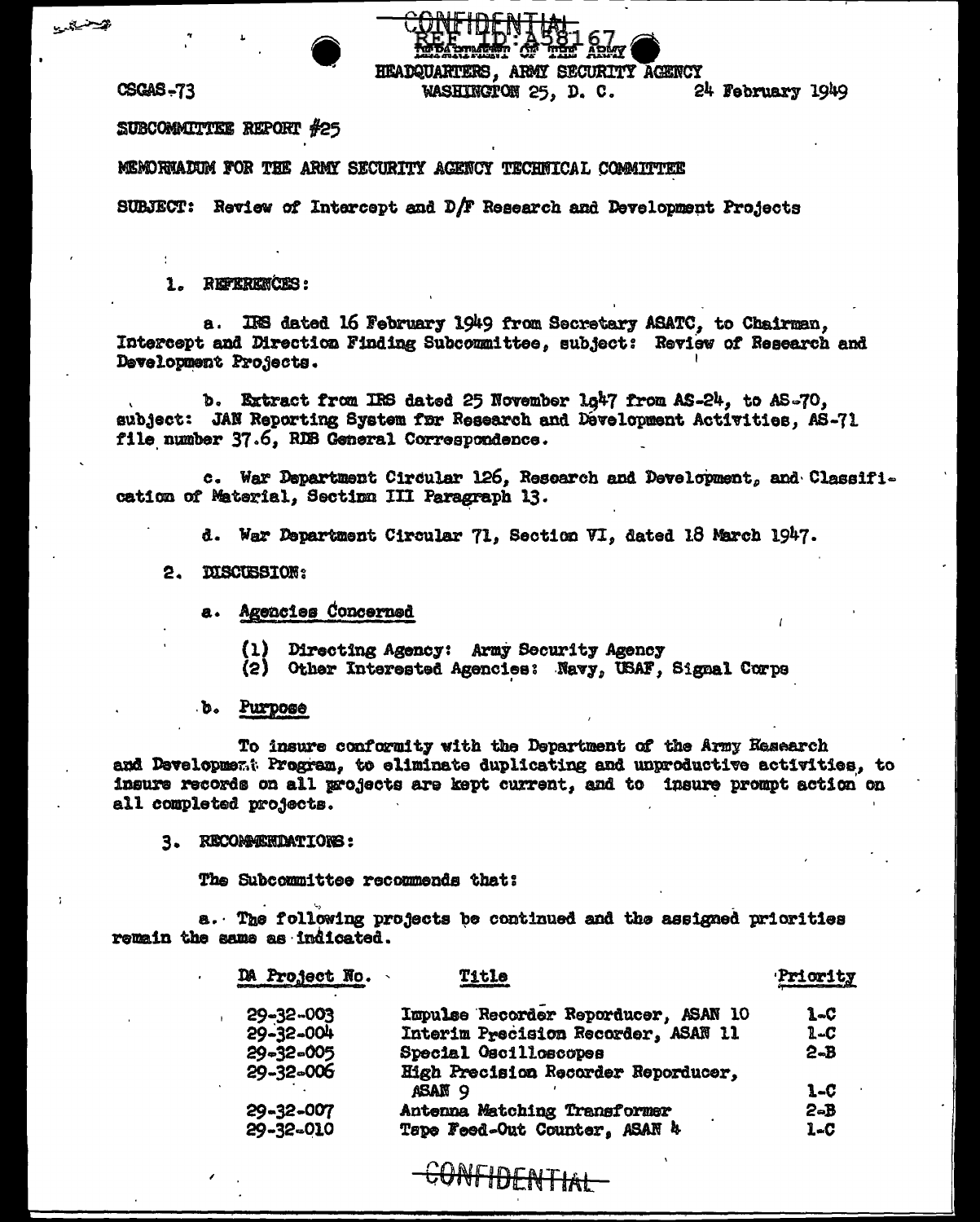REE. **'** ט

b. The following project be continued and the assigned priority changed as indicated:

| DA Project No.  | Title<br><b>CONSULTING THE REAL</b> |                                  |                          | Priority                |  |
|-----------------|-------------------------------------|----------------------------------|--------------------------|-------------------------|--|
| $29 - 32 - 001$ |                                     | High Frequency Multicouplers and | From<br>120100-00100-002 | Tо<br><b>CONTRACTOR</b> |  |
|                 | Antennas                            |                                  | 2-A                      | $1 - C$                 |  |

c. The following projects be terminated as completed:

 $N$ **O**see

d. The following projects be cancelled:

None

4. EXEIBITS:

فسميره

There are not exhibits to this repret.

5. COORDINATION:

Coordination was accomplished with the following agencies:

GONFIDENTIAL

Nome.

R. C. HIX. Chairman, Intercept & D.F. Subcommittee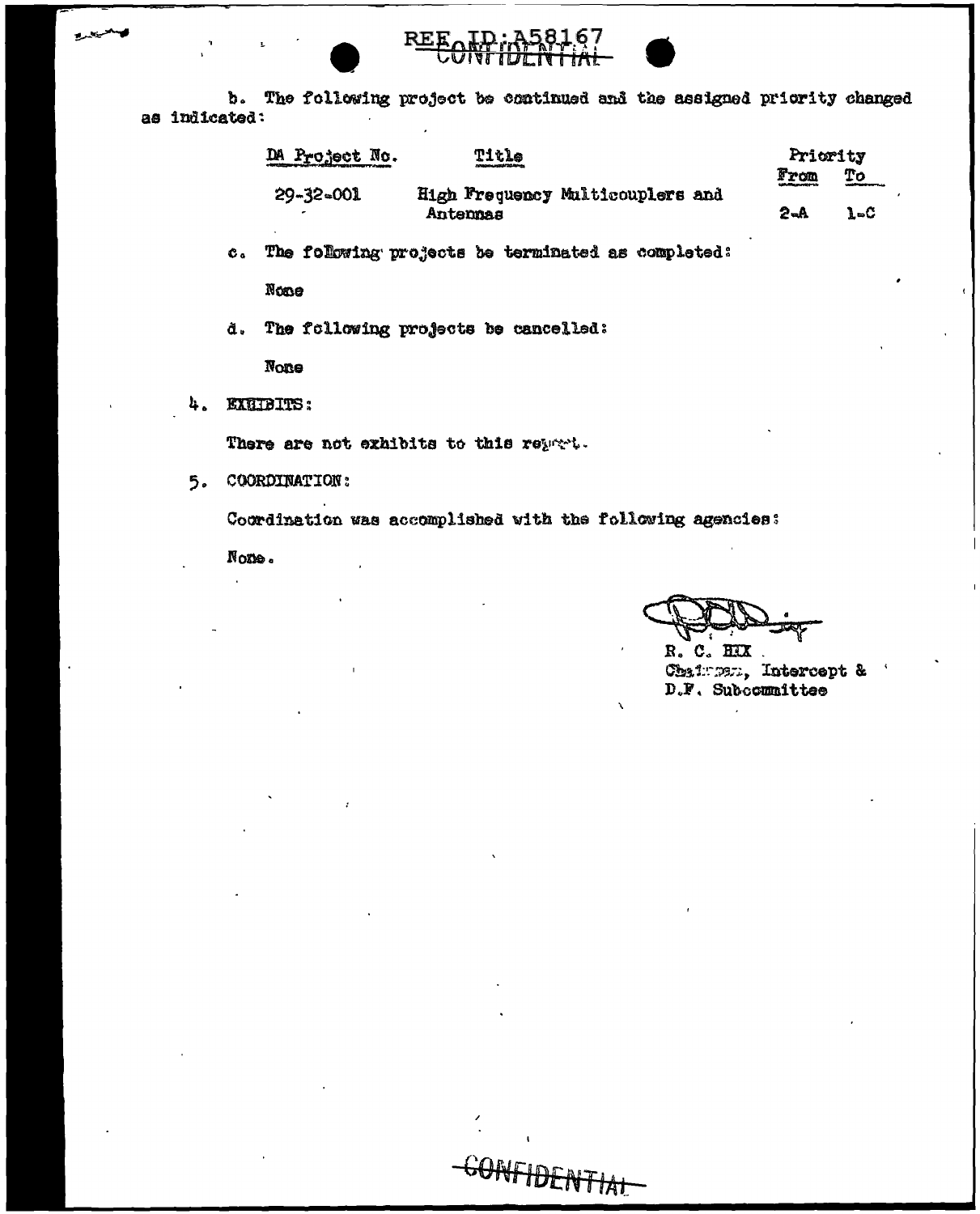**REF ID:A58167** 

DEPARTMENT OF THE ARMY HEADQUARTERS, AREA CLOURITY AGENCY WASHINGTON 25, D. C.

CSGAS-20

1 April 1949

SUBJECT: Approval of ASATC Subcommittee Report No. 25

TO:

Interested Members of Army Security Agency Technical Committee and Other Interested Agencies

1. Subcommittee Report No. 25, dated 24 February, Subject: Review of Intercept and D/F Research and Development Projects, having been presented by Mr. R. C. Hix, CSGAS-73, at Army Security Technical Committee meeting Number 4, above date, was recommended for approval. This recommendation was concurred in by all nembers present, a listing of whom is included in the minutes of the meeting.

2. The recommendations contained in subject report are hereby approved.

FOR THE CHIEF, ARMY SECURITY AGENCY:

Mac C. Eversole

MAC C. WIRSOLE 1st Lt., Signal Corps Secretary, ASATC

John a. Geddes

JOIN A. G.DDES It. Colonel, Signal Corps Chairman, ASATC

Lt. Colonel, GSC R&D Group, Logistics Div, GSUSA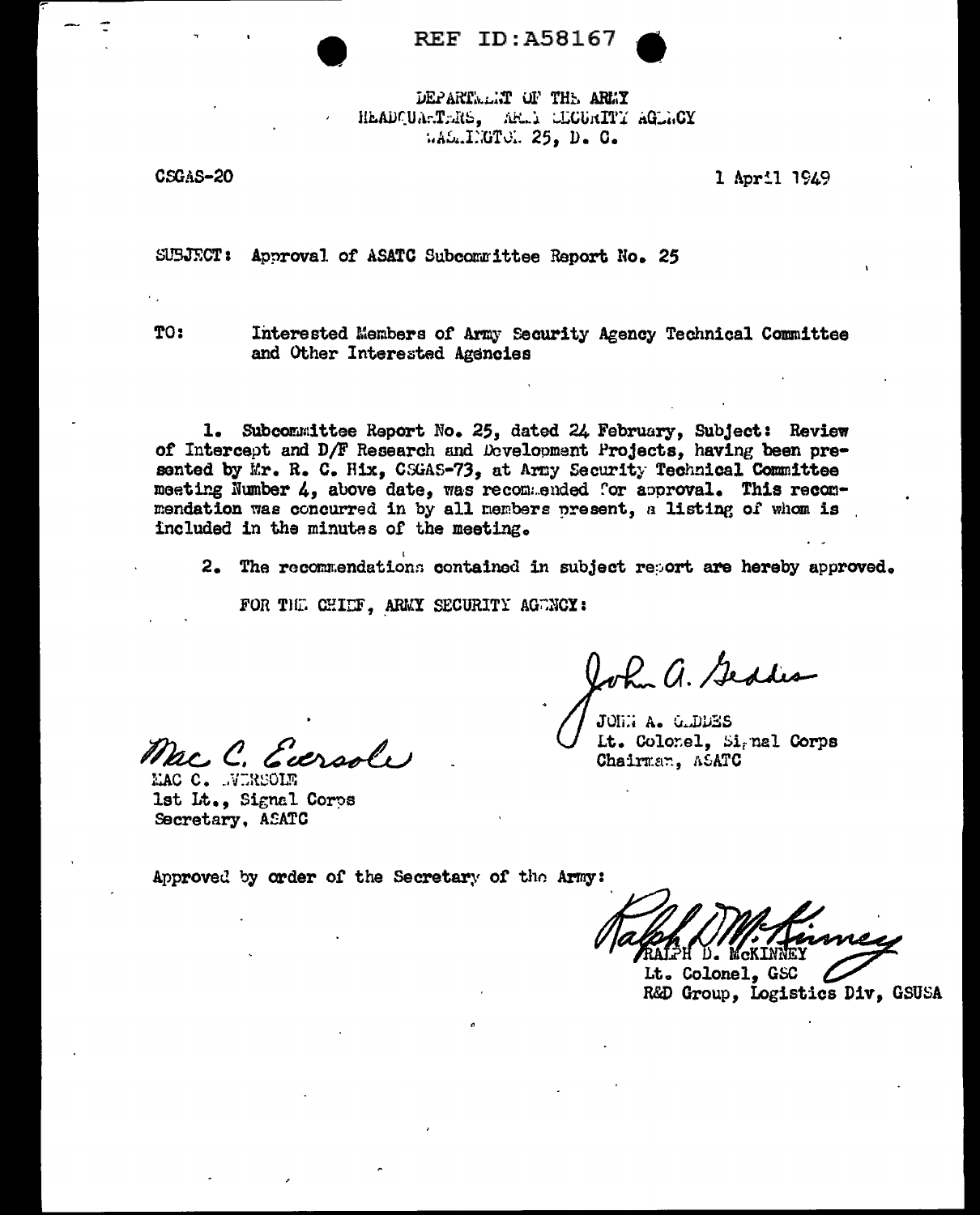DEPARTMENT OF THE ARMY HEADQUARTERS, ARMY SECURITY AGENCY WASHINGTON, 25, D. C.

:A5816

CSGAS-74

 $\overline{\mathbf{r}}_{\mathbf{r}}^{\mathbf{r}}=\mathbf{r}_{\mathbf{r}}^{\mathbf{r}}$ 

25 February 1949

SUBCOMMITTEE REPORT NO. 27.

MEMORANDUM FOR THE ARMY SECURITY AGENCY TECHNICAL COMMITTEE

SUBJECT: Review of Cryptographic Research and Development Projects

1. REFERENCES:

IRS dated 16 February 1949 from Secretary, ASATC to Chairman, a. Cryptographic Subcommittee, Subject: Review of Research and Development Prejects.

b. War Department Circular  $#126$ , subject: Research and Development, and Classification of Materiel, Section III, Paragraph 13, dated 17 May 1947.

#### 2. DISCUSSION:

a. Agencies Concerned:

(1) Directing Agency: Army Security Agency

(2) Other Interested Agencies: Chemical Corps, AFF, USAF, Signal Carps

b. Purpose:

To insure conformity with the Department of the Army Research and Development Program, to elimitate duplicating and unproductive activities, to insure records on all projects are kept current, andto insure prompt action on all completed projects.

3. RECOMMENDATIONS:

The Subcommittee recommends that:

The following projects be continued and the assigned priorities **a.** remain the same as indicated.

| DA Project No. | <b>Title</b>                      | Priority |
|----------------|-----------------------------------|----------|
| 29-40-001      | Preliminary Development of Cipher |          |
|                | Machine Components                | 1-B      |
| 29-41-001      | ASAM <sub>9</sub>                 | $1 - B$  |
| 29-41-003      | Cold Cathode Tube                 | 1-B      |
| 59-41-004      | asam                              | 1-B      |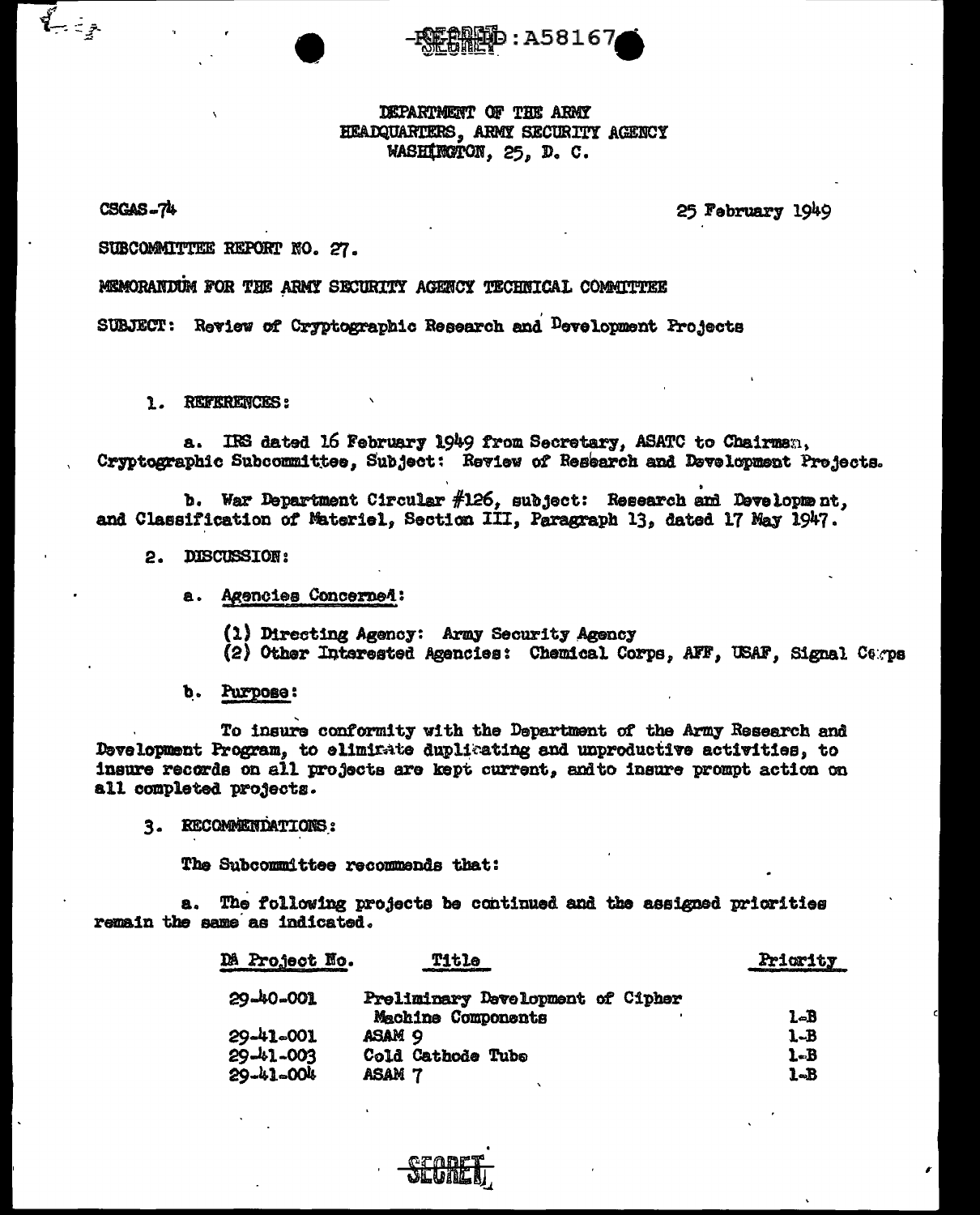

| DA Project No.  | Title                         | Priority |
|-----------------|-------------------------------|----------|
| 29-43-001       | ASAM 10                       | $1 - B$  |
| 29-43-002       | <b>ASAD 1</b>                 | $1 - B$  |
| $29 - 45 - 003$ | ASAM 12                       | 1-C      |
| 29-48-005       | ASAF <sub>35</sub>            | $1 - B$  |
| 29-60-002       | System Indicator Encipherment | $1 - C$  |
| 29-41-005       | ASAM 13                       | $1 - B$  |
| 29-41-006       | ASAP <sub>3</sub>             | 1-B      |

The following projects be terminated as completed:  $\mathbf{b}$ .

| Project Ne.                | Title                                                  |
|----------------------------|--------------------------------------------------------|
| $(4-1304)$<br>$(4-1306)$   | One Time Pad Device<br><b>SIGBRAT</b>                  |
| $(4-1307)$<br>$(4 - 1308)$ | One Time Pad (2d Device)<br><b>SIGERAT Manufacture</b> |

The following projects be cancelled:  $c_{\rm b}$ 

| Project No.   | Title                                                        | Cancellation                                                              |
|---------------|--------------------------------------------------------------|---------------------------------------------------------------------------|
| $(45 - 1301)$ | Security Study of Reflex Wiring and<br>Irregular Motions RIM | Incorporated<br>into DA Proj<br>29-60-001, General<br>Cryptologic Remarch |
| $(48 - 1314)$ | Construction of SIGTOT<br>for Airplane Installation          | IRS from AS-81 to<br>AS-74, dated 21                                      |

DA # 29-41-002 Converter Attachment of Applique Unit for SIGABA (Development of ASAM 12)

Febnuary 1949, Subject: Airplane Installation

Regaon for

Incorporated into DA Project  $#29-45-003.$ ASAM-12

4. EXHIBITS: None

 $\overline{\mathcal{X}}$ 

COURDINATION: Nome 5.

Howard C. Barlow

HOWARD C. BARLOW Chairman, Cryptographic Subcommittee

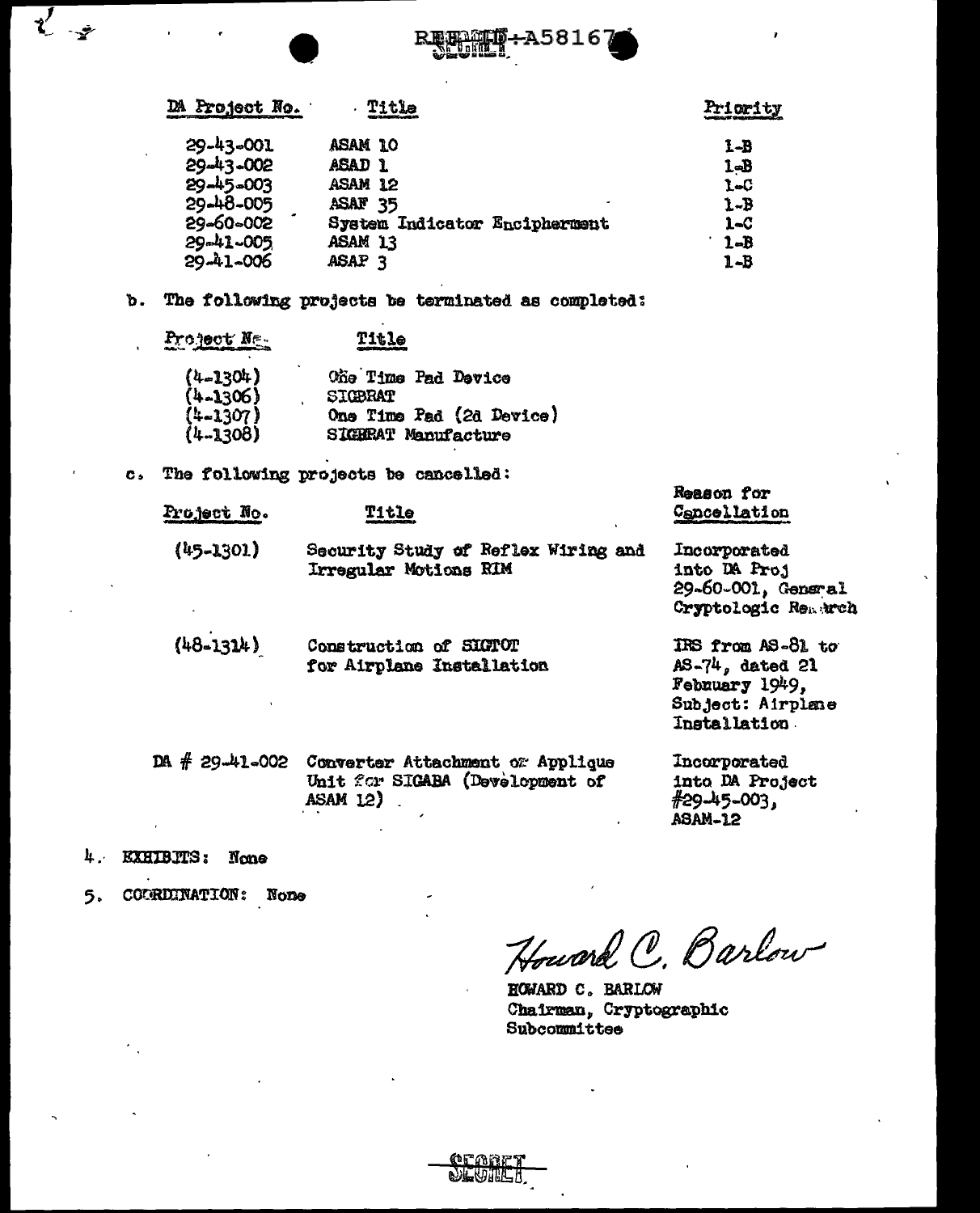REF ID:A58167

DEPARTMENT OF THE ARMY HEADQUARTERS. ARMY SECURITY AGENCY WASHEGTON 25. D. C.

CSGAS-20

1 April 1949

SUBJWCT: Approval of ASATC Subcommittee Report No. 27

TO:

Interested Members of Army Security Technical Committee and Other Interested Agencies

1. Subcommittee Report No. 27, dated 25 February, Subject: Review of Cryptographic Research and Development Projects, having been presented by Mr. John A. Tasker, COGAS-74, at Army Security Agency Technical Committee meeting Number 4, above date, was recommended for approval. This recommendation was concurred in by all members present, a listing of whom is included in the minutes of the meeting.

2. The recommendations contained in subject report are hereb; approved.

FOR THE CHIEF, ARAY SECURITY AGENCY:

John a. Geddes

JOHN A. GIDDES Lt. Colonel, Signal Corps Chairman, ASATC

MAC C. EVERSOLE lst Lt., Signal Corps Secretary, ASATC

RALPH D. L.CKILINE.

Lt. Colonel, GSC RAD Group, Logistics Div, GSUSA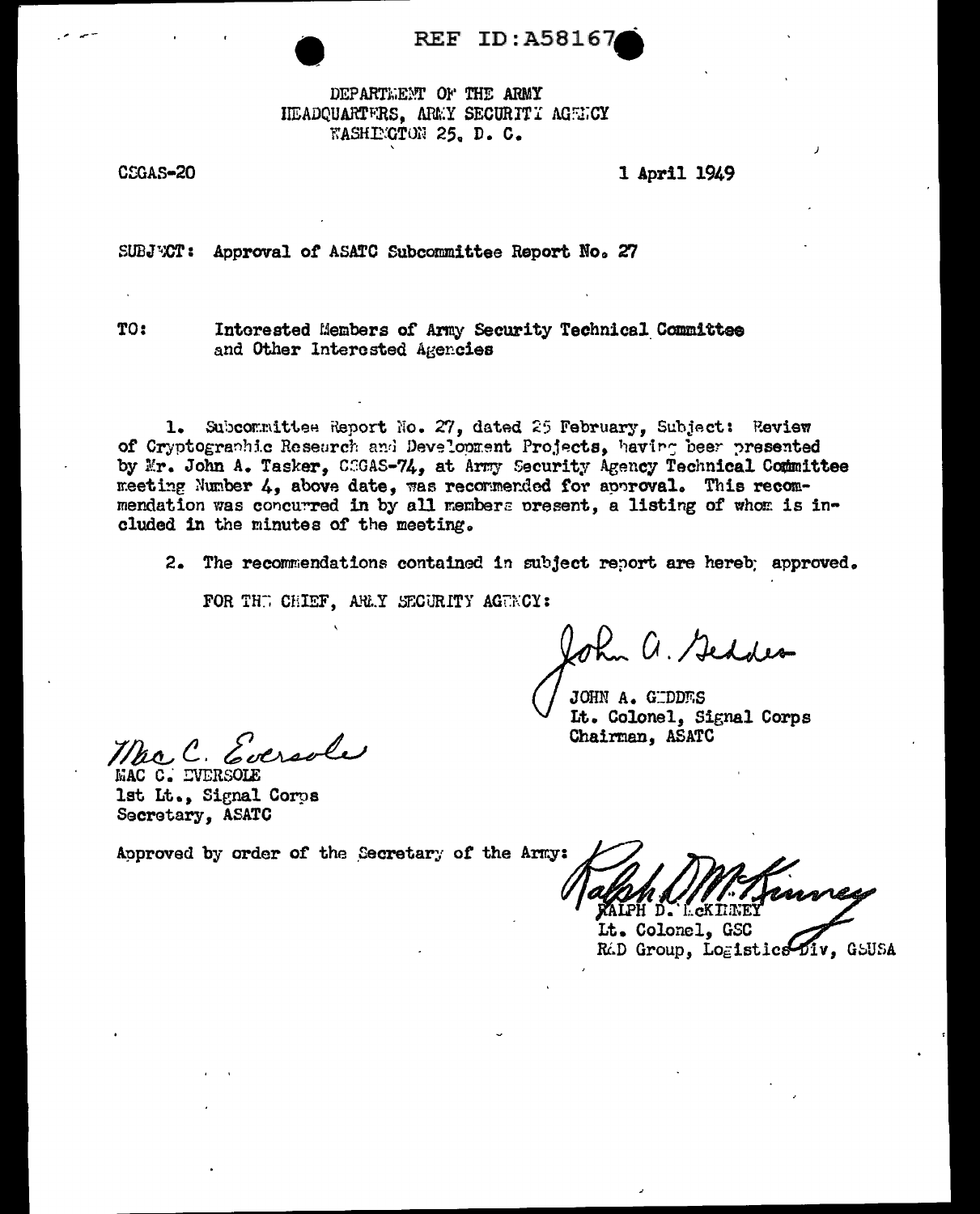



DEPARTMENT OF THE ARMY HEADQUARTERS ARMY SECURITY AGENCY WASHINGTON 25, D. C.

CSCMS-72

7 March 1949

#### SUBCOMMITTEE REPORT NO. 28

MEMORANDUM FOR ARMY SECURITY AGENCY TECHNICAL COMMITTEE

Subject: Review of Ciphony, Cifax, and Civision Research and Development Projects

#### 1. REFERENCES:

IRS dated 16 February 1949 from Secretary, ASATC to Chairman, a. Ciphony, Cifax, and Civision Subcommittee, subject: Review of Research and Development Projects.

b. War Department Circular '126, subject: Research and Development, and Classification of Materiel, Section III, Paragraph 13, dated 17 May 1947.

2. DISCUBSION:

- a. Agencies Concerned:
	- $(1)$ Directing Agency: Army Security Agency
	- (2) Other Interested Agencies: U.S. Navy, USAF, AFF, and Signal Corps
- b. Purpose:

To insure conformity with the Department of the Army Research and Development Program, to eliminate duplicating and unproductive activities. to insure records on all projects are kept current, and to insure prompt action on all completed projects.

3. RECOMMENDATIONS:

The Subcommittee recommends that:

a. The following projects be continued and the assigned priorities remain the same as indicated.

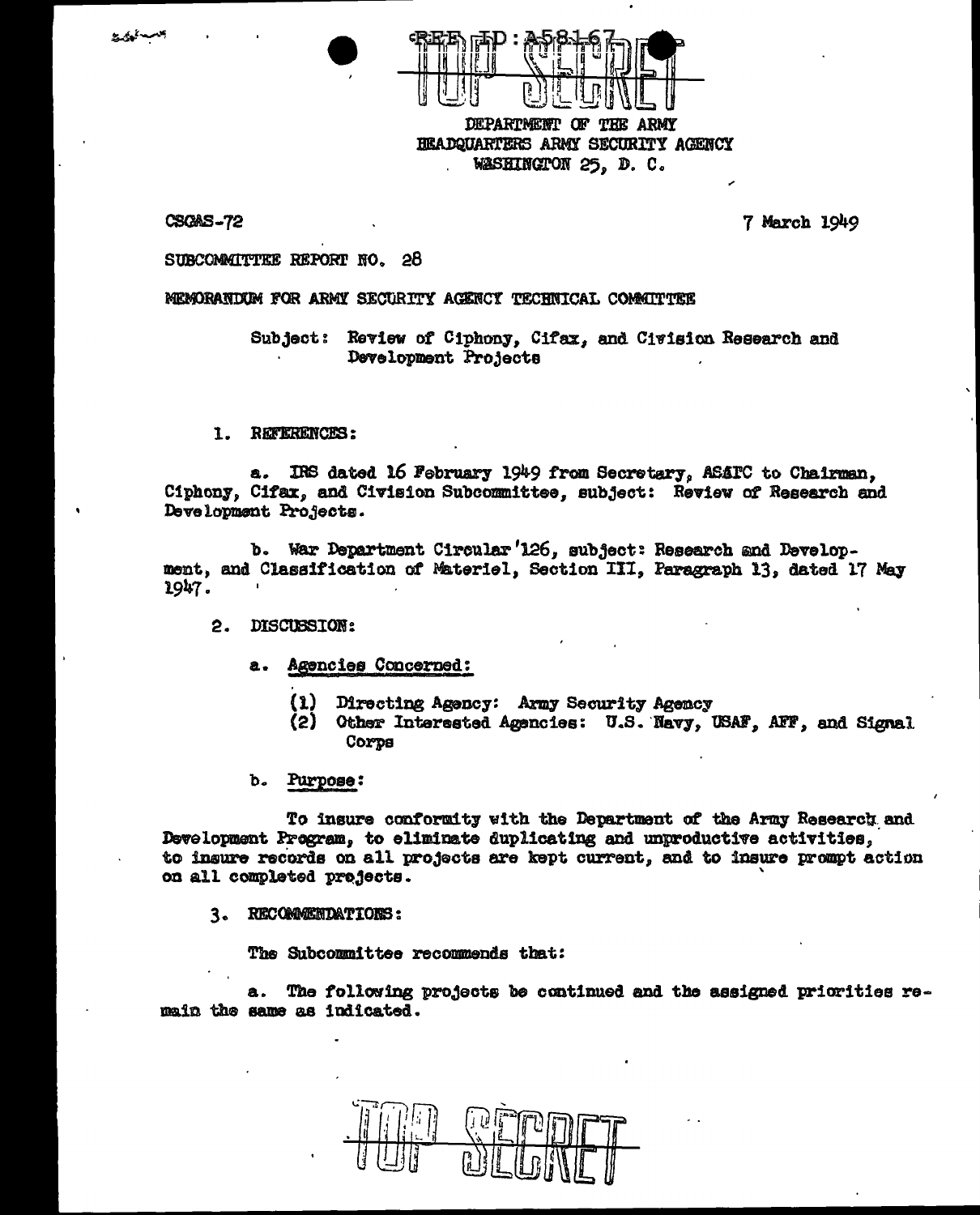| تحمسه محتفظ<br>DA Project Number | A58-HQ71=                                                    | Priority |
|----------------------------------|--------------------------------------------------------------|----------|
| 29-20-001                        | Coneral Ciphony Research                                     | $1 - B$  |
| 29-20-002                        | Wide Band Low Echelon Pulse Type Ciphony                     |          |
|                                  | System (ASAY 8)                                              | $1 - B$  |
| 29-20-003                        | Voice Frequency Halving and Doubling                         | $1 - C$  |
| 29-22-001                        | Liaison and Testing ASAY 2, 3                                | $1 - B$  |
| 29-22-002                        | Further Development of Teletypewriter                        |          |
|                                  | Adapter for Speech Equipment ASAY 2, 3                       | 1.C      |
| 29-22-003                        | Development of an Eight-Level High                           |          |
|                                  | Security Ciphony System with On-Off<br>Transmission (ASAY 6) | $1 - B$  |
| 29-22-004                        | Speech Equipment ASAY 4                                      | $1 - B$  |
| 29-22-005                        | Speech Equipment ASAY 5                                      | 1-B      |
| $29 - 22 - 006$                  | Recorder and Reproducer for One-Time Key                     |          |
|                                  | for ASAY 2, 3                                                | $1 - B$  |
| 29-22-007                        | Modification of Speech Equipment ASAY 2, 3                   | 1-B      |
| 29-22-008                        | Cryptographic Design of Key Generaler for                    |          |
|                                  | $AN/IRC=25$ (ASAY 7)                                         | $1 - B$  |
| 29-25-001                        | General Cifax Research                                       | $1 - B$  |
| 29-26-002                        | Development of ASAX 2                                        | $1 - B$  |
| 29-26-003                        | Development of ASAX 3                                        | 1-B      |
|                                  |                                                              |          |

b. The following projects be terminated as completed.

| DA Project No. | Title<br>وانتق ويحمدهم الترابية          | Priority |
|----------------|------------------------------------------|----------|
| 29-25-002      | Synchronous Motor Drive Investigation    | $1 - B$  |
| 29-26-001      | Further Development of Cifax Adapter for |          |
|                | Speech Equipment ASAY 2, 3               | 1-C      |
| 2-1202         | <b>SPR Cifax System</b>                  | $1 - C$  |

**EXHIBITS:** 4.

There are no exhibits to this report.

**CODRDINATION:** 5.

None.

Clarence C. Wright

CIARENCE C. WRIGHT Chairman, Ciphony, Cifax and Civision Subcommittee



 $\pmb{\chi}$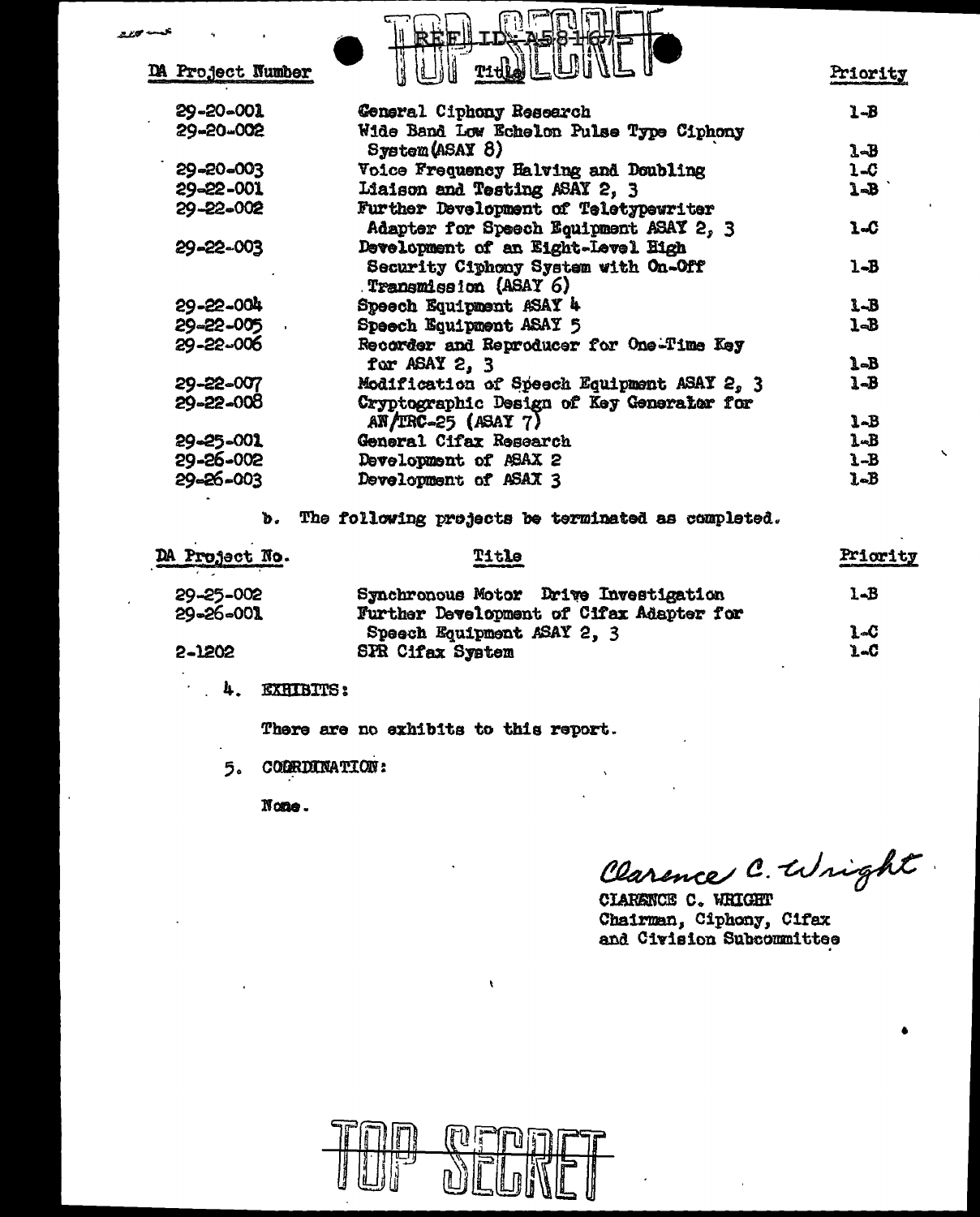

**REF ID:A58167** 



CSGAS-20

1 April 1949

SUBJECT: Approval of ASATC St bsommittee Report No. 28

**TO:** 

Interested Members of Army Security Agency Technical Committee and Other Interested Agencies

1. Subcommittee Report No. 26, dated 7 March, Subject: Review of Ciphony, Cifax, and Civision Research and Development Projects, having been presented by Mr. C. C. Wright, CSGAS-72, at Army Security Agency Technical Committee meeting Number  $\mathcal{L}_1$  above date, was recommended for approval. This recommendation was concurred in by all members present, a listing of whom is included in the minutes of the meeting.

2. The recommendations contained in subject report are hereby approved.

FOR THE CHIEF, ARMY SECURITY AGENCY:

John a. Geddes

JOHN A. GRDDES Lt. Colonel. Signal Corps Chairman, ASATC

Mac.C. Eversoli

MAC C. EVERSOLE 1st Lt. Signal Corps Secretary, ASATC

**DAIPH D. MCKINNEY** 

Lt. Colonel, GSC R&D Group, Logistics Div, GSUSA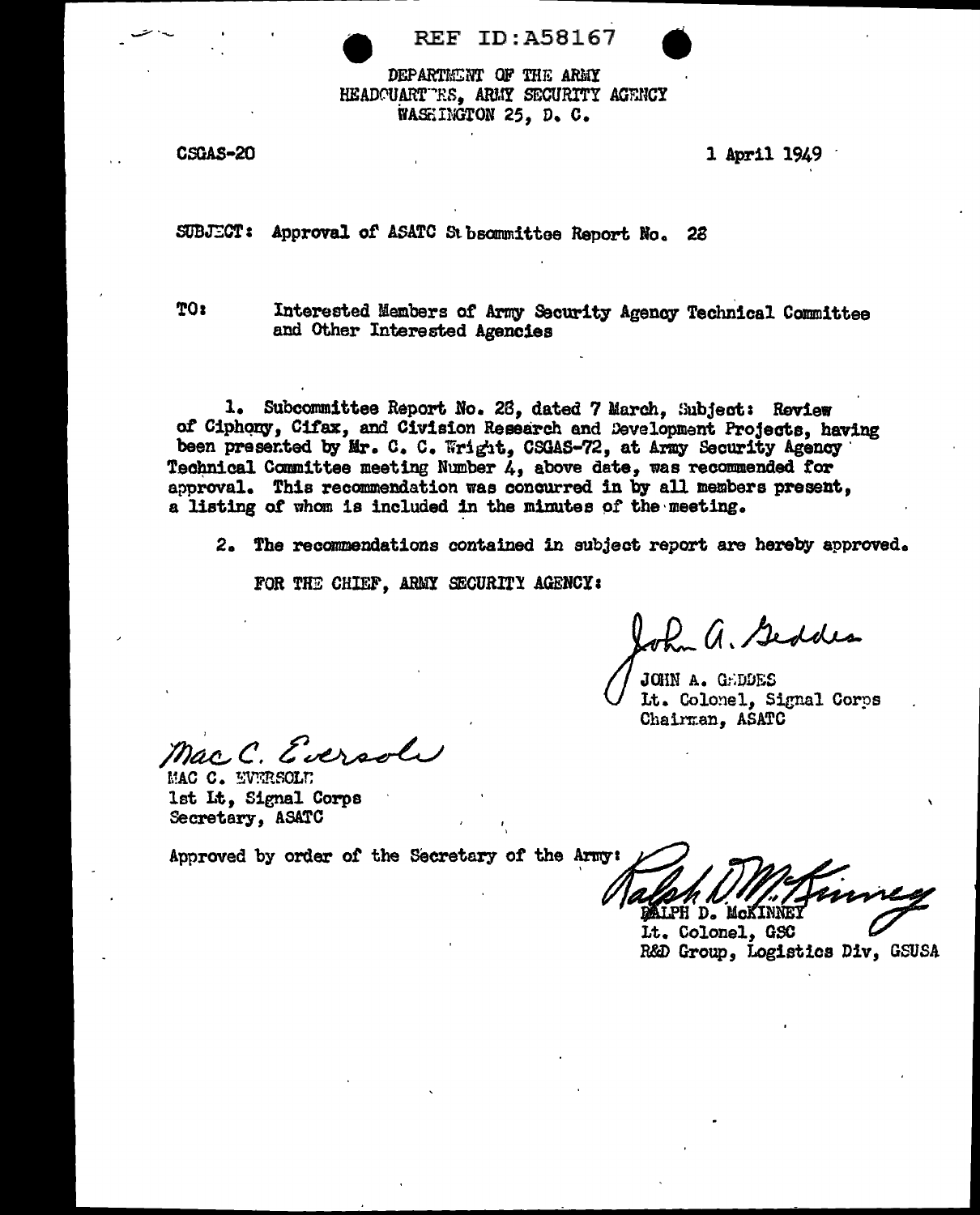

DEPARTMENT OF THE ARMY HEADQUARTERS ARMY SECURITY ACENCY WASHINGTON 25. D. C.

14 March 1949

MEMORANDUM FOR THE RECORD OF THE ARMY SECURITY AGENCY TECHNICAL COMMITTEE SUBJECT: Review of Research and Development Service Projects

1. References:

a. IRS from AS-24 to AS-70, Subject: Review of Research and Development Projects, dated 16 February 1949.

b. WD Circular 126, Subject: Research and Development and Classificaton of Materiel, dated 17 May 1947.

2. Discussion:

- a. Agencies Concerned:
	- (1) Directing Agency: Army Security Agency
	- $(2)$ Other Interested Agencies: Nome
- b. Purpose:

To insure conformity with the Department of the Army Research and Development Program, to eliminate duplicating and unproductive activities, to insure records on all projects are kept current, and to insure prompt action on all completed projects.

3. Recommendations:

It is recommended that:

a. The following projects be continued with no change:

| Title                                                           |  |  |
|-----------------------------------------------------------------|--|--|
| Miscellaneous Services for Research and<br>Development Division |  |  |
| Miscellaneous Services for Other Divisions<br>and Branches      |  |  |
| Plant Engineering                                               |  |  |
| Research and Development Division Management                    |  |  |
|                                                                 |  |  |



فاسأت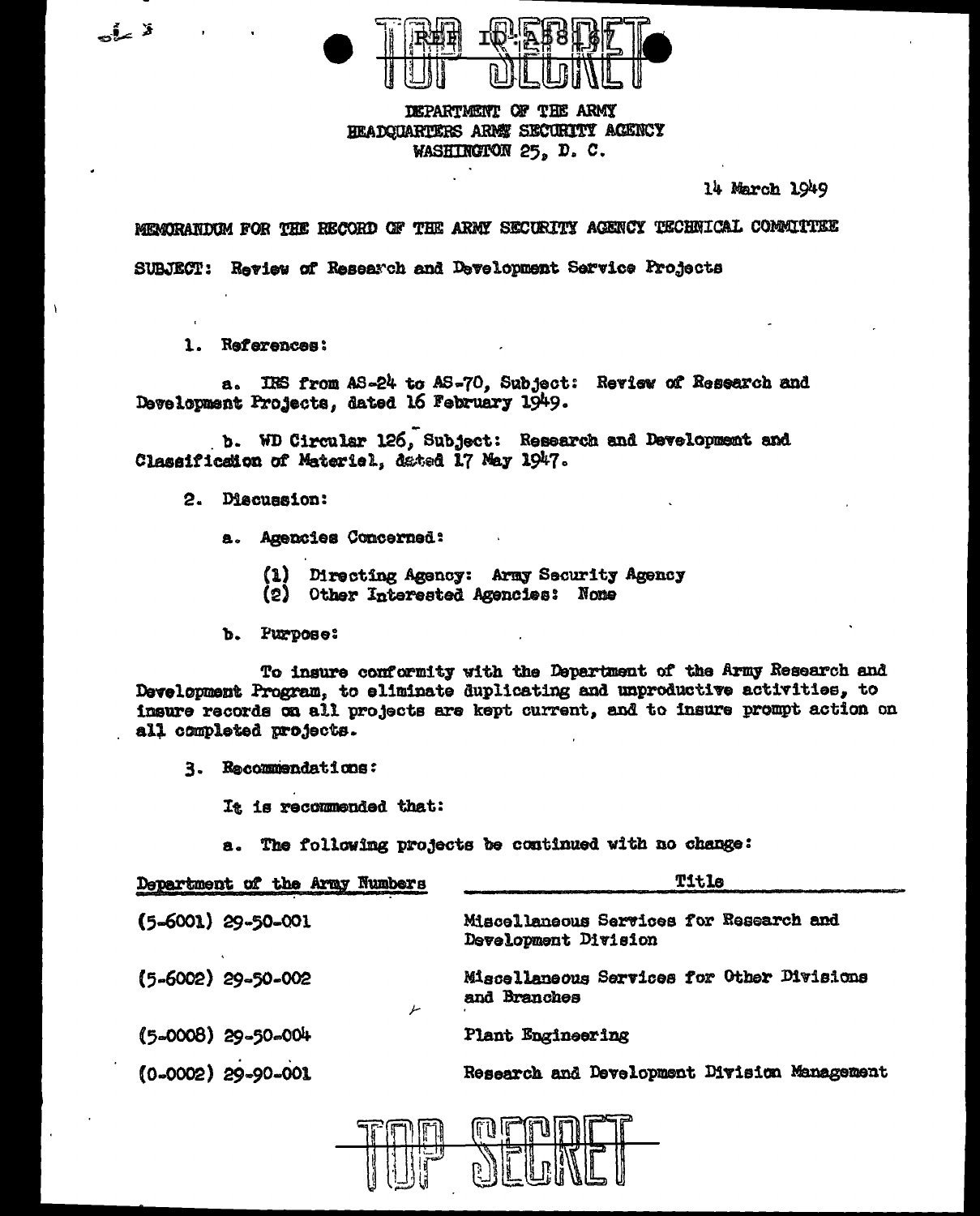| epartment of the Army Numbers |  |  |  |
|-------------------------------|--|--|--|
|                               |  |  |  |

.

 $\rightarrow$ 

 $\ddot{\phantom{a}}$ 

| Department of the Army Numbers | WLUINL <sub>T1tle</sub>                                       |
|--------------------------------|---------------------------------------------------------------|
| $(1-0001)$ 29-90-011           | Technical Staff Management                                    |
| $(2-0001)$ 29-90-021           | Management, Ciphony and Cifax Branch                          |
| $$3-0001$ ) 29-90-031          | Management, Intercept Equipment Branch                        |
| $(4-0001)$ 29-90-041           | Management, Electromechanical Branch                          |
| $(5-0001)$ 29-90-051           | Management, Laboratory Services Branch                        |
| $(6-0001)$ 29-90-061           | Management, Cryptologic Branch                                |
| 29-90-071                      | Management, Electronics Branch                                |
| $(0 - 0801)$ 29-91-001         | Research and Development Division Liaison                     |
| $(0 - 5001)$ 29-91-002         | Army Security Agency Museum                                   |
| $(1 - 0801)$ 29-91-003         | Legal Operations, Research and Development<br><b>Division</b> |
| $(1 - 0802)$ 29-91-004.        | Research and Development Division Histories                   |
| $(1 - 0803)$ 29-91-005         | <b>Patents Section</b>                                        |
| $(2 - 5001)$ 29-93-021         | Laboratory Maintenance, Ciphony and Cifax<br><b>Branch</b>    |
| $(3 - 5001)$ 29-93-031         | Laboractry Maintenance, Intercept Equipment<br>Branch         |
| $(4 - 5001)$ 29-93-041         | Laboratory Maintenence, Electromechanical Breach              |
| $(5 - 5001)$ 29-93-051         | Maintenence Laboratory Services Branch                        |
| $(6-5701)$ 29-93-061           | Laboratory Maintenance, Cryptologic Branch                    |
| 29-93-071                      | Laboratory, Maintenance, Electronics Branch                   |
| $(0-0001)$ 29-95-011           | Research and Development Division Stockroom                   |
| $(0-0004)$ 29-95-013           | Research and Development Division Facilities                  |
| $(2 - 0002)$ 29-95-021         | Lemoratory Facilities, Ciphony and Cifax<br>Branch            |
| $(3-0002)$ 29-95-031           | Laboratory Facilities, Intercept Equipment<br><b>Branch</b>   |

 $\mathbb{H}^{\mathbb{N}}$ l $\mathbb{L}_\mathbf{D}$ 

 $\mathbb{L}$ 

RESPENTI

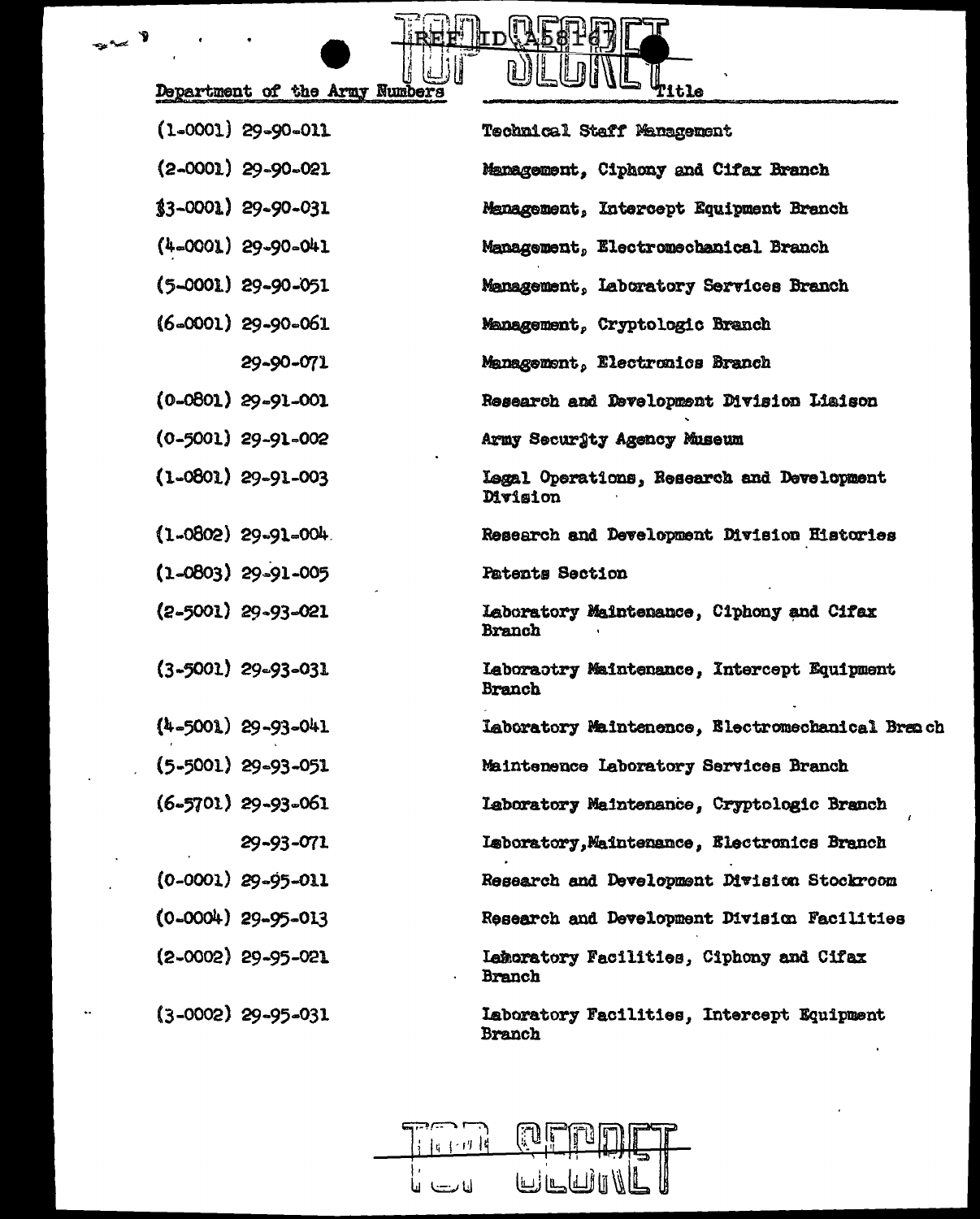

| Department of the Army Number | Title                                                                                |  |  |
|-------------------------------|--------------------------------------------------------------------------------------|--|--|
| $(4-0004)$ 29-95-041          | Laboratory Facilities, Electromechanical<br>Branch                                   |  |  |
| $(5-0003)$ 29-95-051          | Shop Facilities, Laboratory Services Branch                                          |  |  |
| $(6 - 2007)$ 29-95-062        | Laboratory Facilities, Cryptologic Branch                                            |  |  |
| 29-95-071                     | Laboratory Facilities, Electronics Branch                                            |  |  |
| 29-08-001                     | (CSGAS-80) Cryptographic System Research                                             |  |  |
| $(5 - 6003)$ 29-50-005        | Electroplating and Heat Treating Services                                            |  |  |
| $(5 - 0005)$ 29-95-052        | Construction and Installation of Partitions<br>For Research and Development Division |  |  |
| $(6 - 0006)$ 29-95-061        | Laboratory Modification, Cryptologic Branch                                          |  |  |
| $(6 - 0005)$ 29-95-066        | Procurement of Electronic Photographic and<br>Electrical Materials and Supplies      |  |  |
| $(6 - 6806)$ 29-95-067        | Procurement of CXCO Equipment                                                        |  |  |
|                               | b. The following projects be terminated as complete:                                 |  |  |

| $-$ |  |                        |  | and a consumed for flax and and and money changes a complete |       |  |
|-----|--|------------------------|--|--------------------------------------------------------------|-------|--|
|     |  | ent of the Army Numher |  |                                                              | Title |  |

| Department of the Army Number | Title                                              |  |  |  |  |
|-------------------------------|----------------------------------------------------|--|--|--|--|
| $(0-0003)$ 29-95-012          | Research and Development Division Reserve<br>Stock |  |  |  |  |
| $(4-0003)$ 29-95-042          | Procurement of Relay Stock                         |  |  |  |  |
| $(4-3703)$ 29-48-010          | Auxiliary Unit for RAM                             |  |  |  |  |
| $(6 - 0003)$ 29-95-064        | Procurement of Relay and Electronic Stock          |  |  |  |  |
| $(6-0004)$ 29-95-065          | Procurement of Tools and Laboratory Equipment      |  |  |  |  |
| $(6 - 3702)$ 29-66-023        | Modification of 70mm Comparator                    |  |  |  |  |
| $(5 - 0006)$ 29-95-053        | Procurement of Stock                               |  |  |  |  |
| $(5-0007)$ 29-95-054          | Additional Equipment for Machine Shop              |  |  |  |  |
|                               |                                                    |  |  |  |  |

Tumale

S. KULLBACK Chief, Research and<br>Development Division  $CSGAS-70$ 

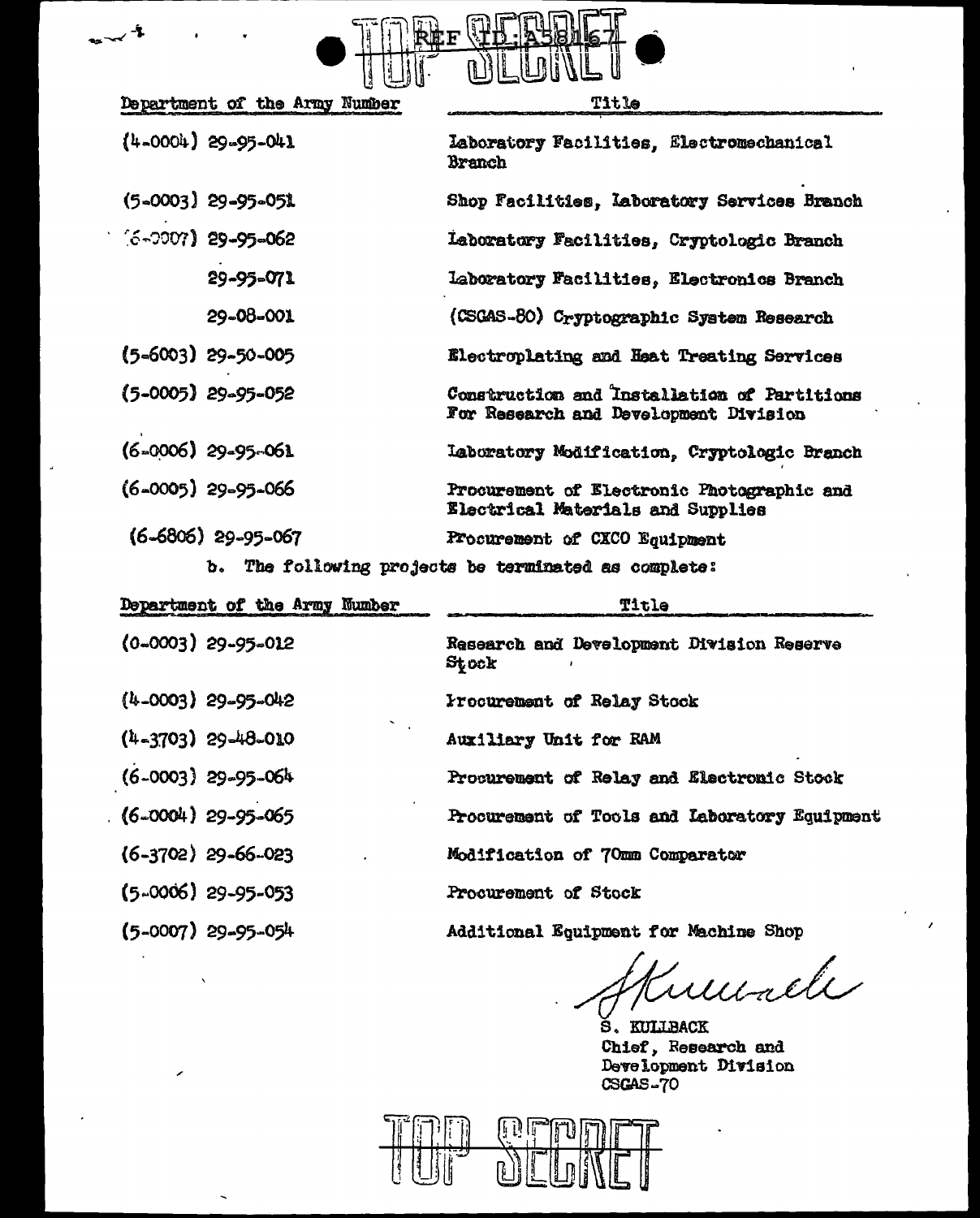

DEPARTMENT OF THE ARMY HEADOUARTERS ARMY SECURITY AGENCY

CSGAS-74

23 March 1949

LEMORANDUM FOR THE RECORD FOR THE ARMY SECURITY AGENCY TECHNICAL COMMITTEE

SURJECT: Establishment of Department of the Army, Project Number 29-43-011. Cycle Analyzer. ASAF 30 as a Service Project

#### 1. Purpose

In the development of new crypto-equipments for the Army Field Forces and the U.S. Air Forces it has become necessary to construct a device that will analyze cycle length.

### 2. Description

This equipment will be used to generate and examine successive time pulse distributor positions produced by interconnecting numberous time pulse distributors in various ways. It will be capable of duplicating the stepping motions of most of the known or prospective rotor machines. It will automatically search for a duplication of any of its previously generated settings, to determine when the system has begun to recycle. It will indicate the length of the cycle and the approximate lengt of lead-in until the system recycles.

3. Related Materials or Methods

There are no materials or methods related to this device now being used at Army Security Agency.

#### 4. Development History and Status

Circuits and principles used in the project "WHIRLU.IND", a U.S. Navy device now at the Massachusetts Institute of Technology will be used in the manufacture of this device.

#### 5. Proposed Development

The first phase will be to design and construct one prototype model of each of the components required in its overall construction. The second phase will be the construction testing of the overall device. The third phase will be the addition of automatic input set up and out-put loading accessories, and the installation of the equipment at the Army Security Agency. It is proposed to build one each ecuipment starting about 1 April 1949, and complete service tests about 1 April 1952.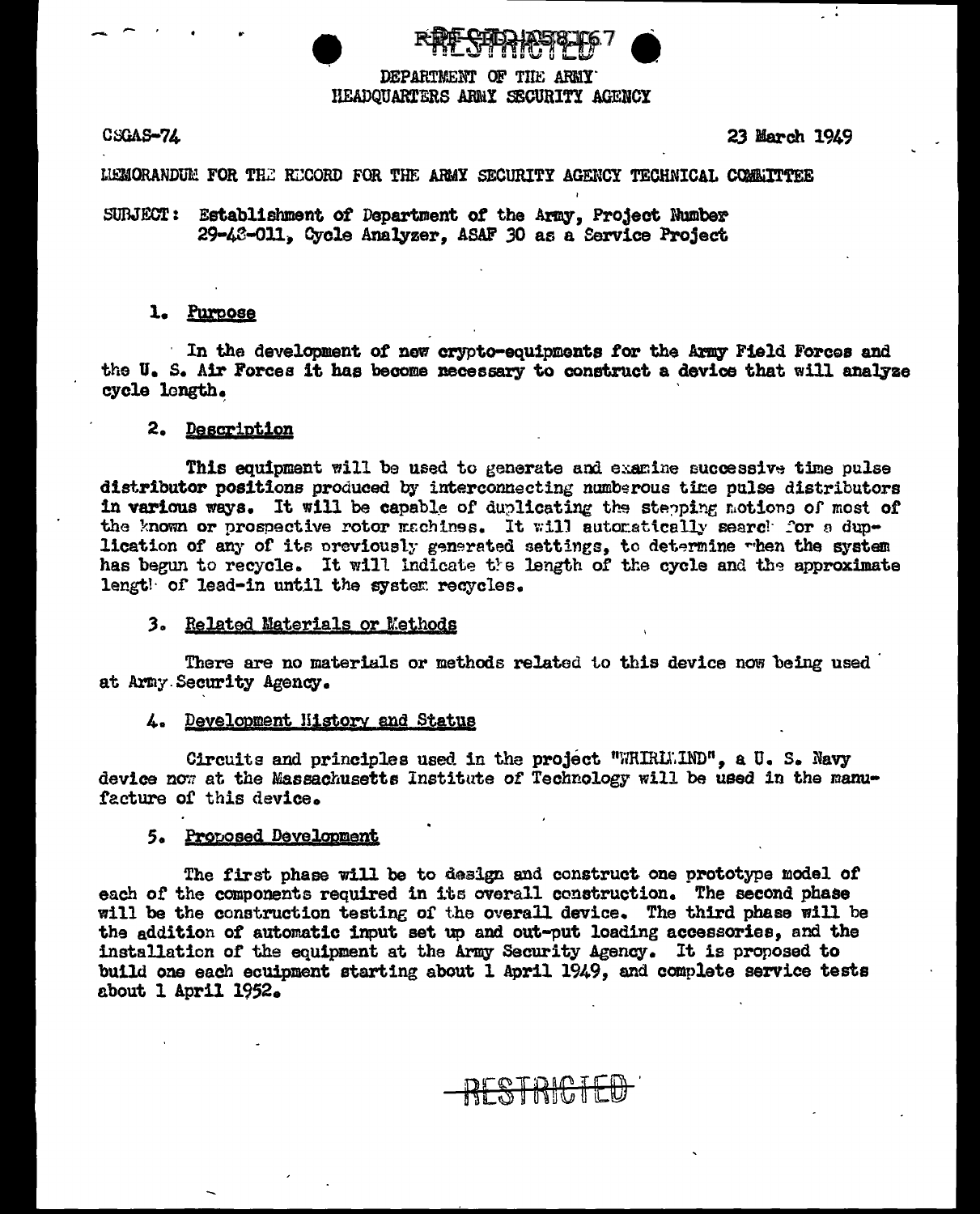



6. Department of the Army Project Number 1-29-48-011, ASAF-30 Cycle Analyzer, has been approved as a service project by the Chief, Army Security Agency, and is hereby made a matter of record.

Mac C. Coversol

lst It., Signal Corps Secretary, ASATC